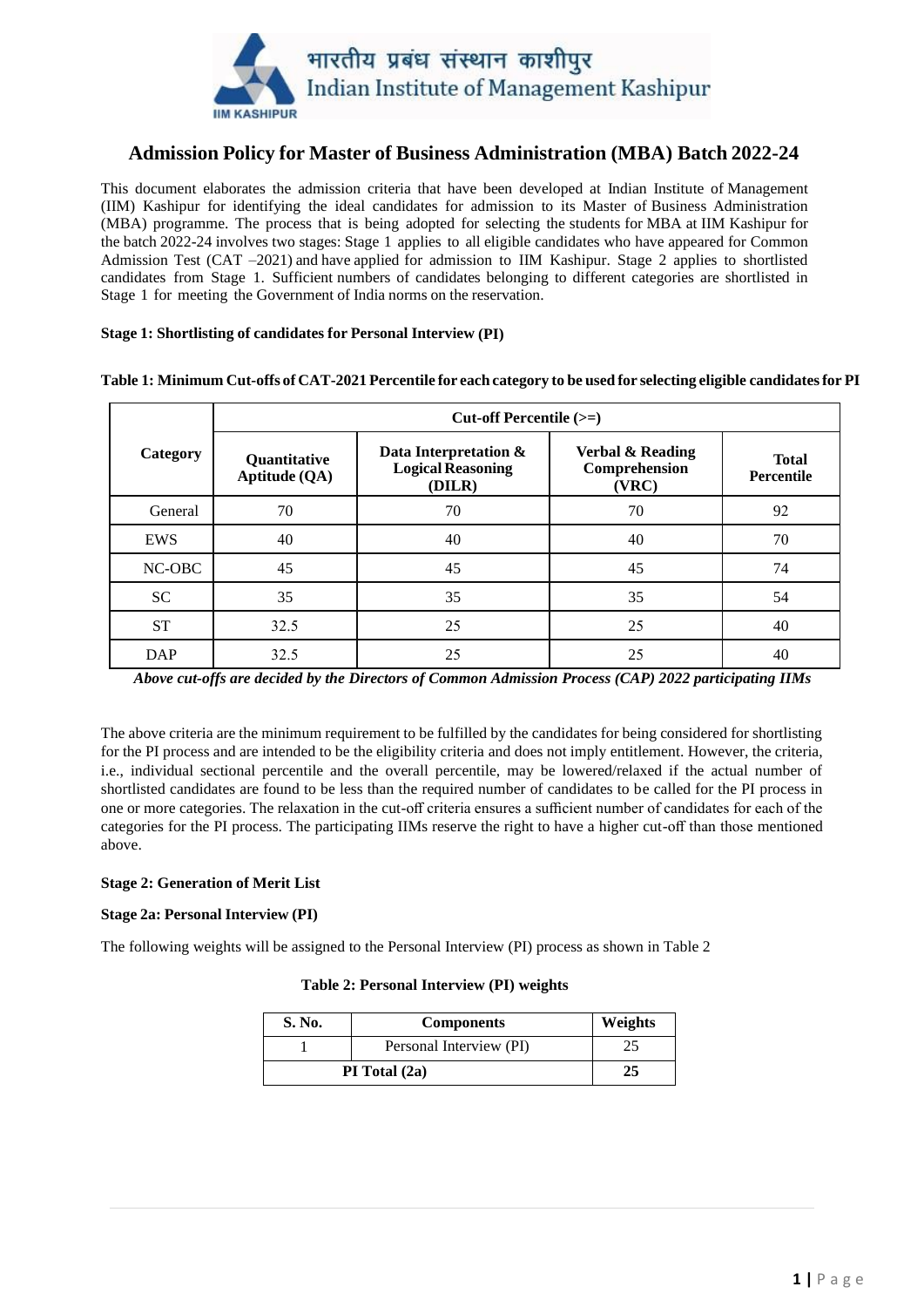

### **Stage 2b: The following weights will be assigned to various components for generating merit list**

### **Table 3: Weights assigned to various components for generating Merit List**

| S. No.                      | <b>Components</b>                                            | Weight<br>(MBA) | <b>Method of Scoring</b>                                                                                                                                                                                                                                                                                                                |                |
|-----------------------------|--------------------------------------------------------------|-----------------|-----------------------------------------------------------------------------------------------------------------------------------------------------------------------------------------------------------------------------------------------------------------------------------------------------------------------------------------|----------------|
| $\mathbf{1}$                | CAT Score (CS)                                               | 33              | $CS = ($ Candidate's CAT Score/Highest CAT Score) *33                                                                                                                                                                                                                                                                                   |                |
| $\overline{2}$              | Class- X Marks (XM)                                          | 5               | XM= (Candidate's Class X Percentage Scores/100) *5                                                                                                                                                                                                                                                                                      |                |
| 3                           | Class-XII Marks<br>(12M)                                     | 5               | 12M= (Candidate's Class XII Percentage Scores/100)*5                                                                                                                                                                                                                                                                                    |                |
|                             |                                                              | 5               | $GM = X$                                                                                                                                                                                                                                                                                                                                |                |
|                             |                                                              |                 | <b>Graduation Marks (in Percentage)</b>                                                                                                                                                                                                                                                                                                 | Weight(x)      |
|                             |                                                              |                 | Below 50                                                                                                                                                                                                                                                                                                                                | 0              |
| 4                           | Graduation Marks (GM)                                        |                 | $50 - 60$                                                                                                                                                                                                                                                                                                                               | 1              |
|                             |                                                              |                 | Above 60-70                                                                                                                                                                                                                                                                                                                             | $\overline{2}$ |
|                             |                                                              |                 | Above 70-75                                                                                                                                                                                                                                                                                                                             | 3              |
|                             |                                                              |                 | Above 75-80                                                                                                                                                                                                                                                                                                                             | $\overline{4}$ |
|                             |                                                              |                 | Above 80                                                                                                                                                                                                                                                                                                                                | 5              |
| 5                           | Professional<br>(PQ)<br>qualifications<br>(CA/CS/ICWA)       | 5               | IF (Professional qualification = $CA/CS/ICWA$ ) THEN PQ= 5,<br>ELSE PQ=0                                                                                                                                                                                                                                                                |                |
|                             |                                                              | 10              | IF (Prog=MBA), $WE = x$                                                                                                                                                                                                                                                                                                                 |                |
|                             |                                                              |                 | <b>Work Experience (in months)</b>                                                                                                                                                                                                                                                                                                      | Weight(x)      |
|                             |                                                              |                 | Less than 6 months                                                                                                                                                                                                                                                                                                                      | $\mathbf{0}$   |
|                             |                                                              |                 | 6 months-12 months                                                                                                                                                                                                                                                                                                                      | $\overline{c}$ |
|                             |                                                              |                 | Greater than 12 months-18 months                                                                                                                                                                                                                                                                                                        | 6              |
|                             |                                                              |                 | Greater than 18 months-24 months                                                                                                                                                                                                                                                                                                        | 10             |
|                             | Experience<br>Work                                           |                 | Greater than 24 months-30 months                                                                                                                                                                                                                                                                                                        | 10             |
| 6                           | (WE)                                                         |                 | Greater than 30 months-36 months                                                                                                                                                                                                                                                                                                        | $\overline{4}$ |
|                             |                                                              |                 | Greater than 36 months                                                                                                                                                                                                                                                                                                                  | 0              |
|                             |                                                              |                 | where number of months of work experience is considered as per<br>CAT 2021 form, indicate only paid and full-time work experience,<br>acquired after completing the Bachelor's Degree. (Apprenticeship,<br>Article ship, Internship, etc., which form an integral part of a course<br>study, should not be treated as work experience). |                |
| Diversity Factor:           |                                                              |                 | IF (Prog = MBA and Academic discipline listed in Table 4)                                                                                                                                                                                                                                                                               |                |
| 7a                          | Academic<br>Discipline (DFa)                                 | 6               | $DFa = 6$ ; ELSE $DFa = 0$ ;                                                                                                                                                                                                                                                                                                            |                |
| 7b                          | Diversity<br>Factor:<br>Female<br>or<br>Transgender<br>(DFb) | $6\,$           | IF (Prog. = MBA and Gender = Female or Transgender) $DFb = 6$ ;<br>ELSE DFb = $0$ ;                                                                                                                                                                                                                                                     |                |
| <b>Shortlist Total (2b)</b> |                                                              | 75              |                                                                                                                                                                                                                                                                                                                                         |                |